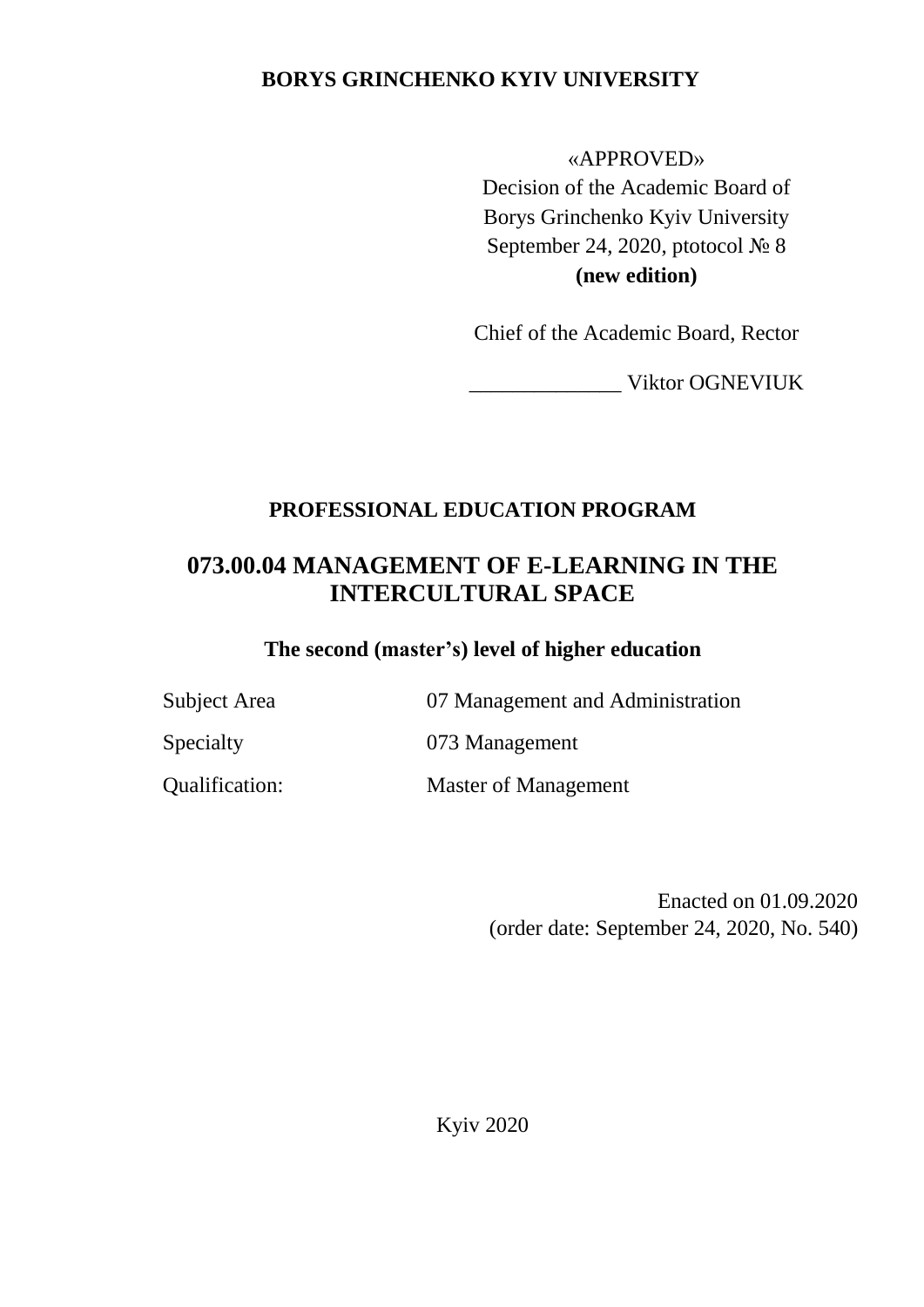### **LETTER OF APPROVAL**

To changes to the professional education program 073.00.04 Management of e-learning in the intercultural space

Department of Management Protocol from 31.08. 2020 No. 9 Head of the Department \_\_\_\_\_\_\_\_\_\_\_\_\_\_\_\_\_\_\_\_\_\_(Liudmyla Ilich)

Department of Computers Science and Mathematics Protocol from 28.08. 2020 No. 9 Head of the Department \_\_\_\_\_\_\_\_\_\_\_\_\_\_\_\_\_\_\_\_\_ (Oksana Lytvyn)

Academic Board of the Faculty of Information Technology and Management Protocol from 16.09.2020 No. 7 Dean of the Faculty \_\_\_\_\_\_\_\_\_\_\_\_\_\_\_\_\_\_ (Alla Mihatska)

(підпис)

Scientific-methodical center of standardization and quality of education Head of the Department (Olha Leontieva)

(signature)

 $\frac{1}{2}$ . 2020

Vice-Rector on Academic Affairs \_\_\_\_\_\_\_\_\_\_\_\_\_\_\_\_\_\_ (Oleksii Zhyltsov)

(signature)

 $\frac{1}{2}$ . 2020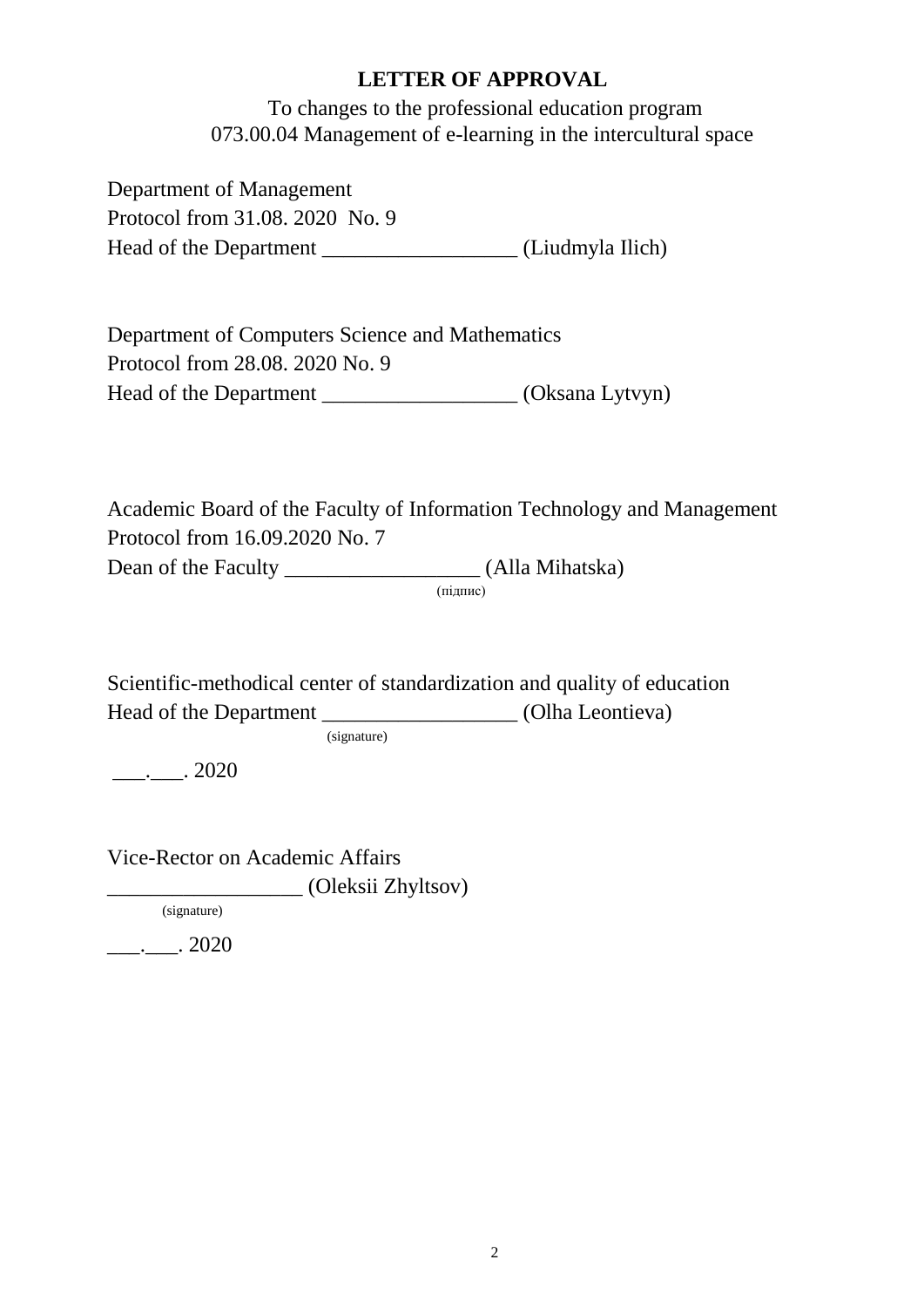### **INTRODUCTION**

Developed on the basis of the Laws of Ukraine "On Education", "On Higher Education", taking into account the Standard of Higher Education of Ukraine in the specialty 073 Management of the Subject Area 07 Management and Administration for the second (master's) level of higher education (approved by the Order of the Ministry of Education and Science of Ukraine July 2019,  $N_2$  959).

#### Developed by a working group consisting of:

#### *Project team leader (guarantor)*

Natalia MORZE – Doctor of Pedagogical Sciences, Professor, Corresponding Member of the National Academy of Pedagogical Sciences of Ukraine, Professor of the Department of Computer Science and Mathematics of Borys Grinchenko Kyiv University.

Oksana BUINYTSKA – Associate Professor, Ph.D, Associate Professor of the Department of Information Technologies and Mathematical Sciences, Head of IT in Education Laboratory of Borys Grinchenko Kyiv University.

Liliia VARCHENKO-TROTSENKO – Associate Professor, Senior Lecturer of the Department of Information Technologies and Mathematical Sciences, Research Fellow in Education Laboratory of Borys Grinchenko Kyiv University.

Victoriia VEMBER – PhD in Pedagogy, Assosiate Professor of Department of Computer Science and Mathematics of the Faculty of Information Technology and Management of Borys Grinchenko Kyiv University.

Liudmyla ILICH – Doctor of Economics, Associate Professor, Head of the Department of Management of Borys Grinchenko Kyiv University.

#### **Independent experts:**

Olena HLAZUNOVA, Doctor of Pedagogical Sciences, Professor, Dean of the Faculty of Information Technologies of the National University of Life and Environmental Sciences of Ukraine.

Olga DORONINA – Doctor of Economics, Professor, Deputy Dean of the Faculty of Economics for Research of Vasyl Stus Donetsk National University (Vinnytsia).

Viacheslav POLIETAIEV – Senior Distance Learning Specialist, PJSC "Ukrtelecom".

The educational program was launched in 2017 Term of revision of the educational program once in 2 years.

Updated:

| Date of review of the ed. progr. /      |  |  |
|-----------------------------------------|--|--|
| amendments to the ed. progr.            |  |  |
| Signature                               |  |  |
| Name of the guarantor of the ed. progr. |  |  |

This program may not be reproduced, replicated and distributed in whole or in part without the permission of the Borys Grinchenko Kyiv University.

© Borys Grinchenko Kyiv University

reft of<br>Conf<br>Mouth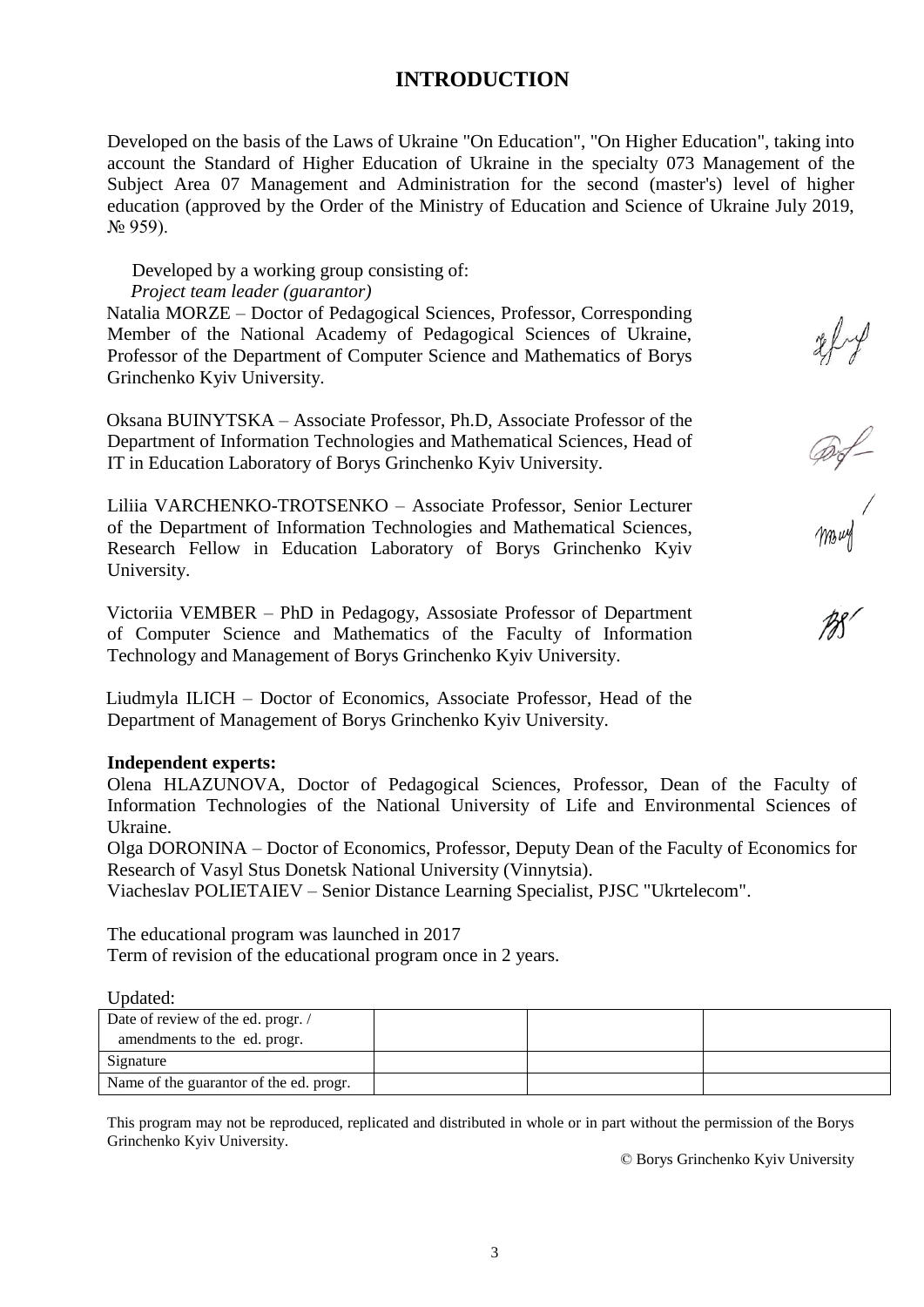# 1. **Profile of the Educational Program in the Specialty 073 "Management"**

| 1 – General information                   |                                                                                                                                                     |  |  |
|-------------------------------------------|-----------------------------------------------------------------------------------------------------------------------------------------------------|--|--|
| The full name of the                      | Borys Grinchenko Kyiv University                                                                                                                    |  |  |
| Institution of the higher                 | Faculty of Information Technologies and Management                                                                                                  |  |  |
| education and the structural              |                                                                                                                                                     |  |  |
| unit                                      |                                                                                                                                                     |  |  |
| Higher education and the                  | Level: Master                                                                                                                                       |  |  |
| name of qualification in the              | Specialty: Management                                                                                                                               |  |  |
| source language                           | Professional education program: Management of e-learning in the                                                                                     |  |  |
|                                           | intercultural space                                                                                                                                 |  |  |
|                                           | <b>Qualification: Master of Management</b>                                                                                                          |  |  |
| The official name of the                  | 073.00.04 Management of E-learning in the Intercultural Space                                                                                       |  |  |
| <b>Educational Program</b>                |                                                                                                                                                     |  |  |
| Type of diploma and content               | Master's degree, unitary, 120 ECTS credits,                                                                                                         |  |  |
| of the Educational Program                | term of study 1 year 10 months                                                                                                                      |  |  |
| Availability of accreditation             | National Agency for Quality Assurance in Higher Education                                                                                           |  |  |
|                                           | Ukraine                                                                                                                                             |  |  |
|                                           | The deadline for submitting the Program for accreditation is 2021                                                                                   |  |  |
| Cycle / Level                             | ENIC Ukraine – 8 level, FQ-EHEA – second cycle,                                                                                                     |  |  |
|                                           | $EQF-LLL - 7$ level                                                                                                                                 |  |  |
| Prerequisites                             | Bachelor's degree                                                                                                                                   |  |  |
| Language (s) of teaching                  | Ukrainian language                                                                                                                                  |  |  |
| The validity of the                       | According to the license                                                                                                                            |  |  |
| <b>Educational Program</b>                |                                                                                                                                                     |  |  |
| Internet address of the                   | http://kubg.edu.ua                                                                                                                                  |  |  |
| permanent placement of                    |                                                                                                                                                     |  |  |
| description of the                        |                                                                                                                                                     |  |  |
| <b>Educational Program</b>                |                                                                                                                                                     |  |  |
|                                           | 2 – The aim/purpose of the Educational Program                                                                                                      |  |  |
| governmental and non-governmental sectors | Training of specialists in the field of designing, implementing and managing of e-learning in the                                                   |  |  |
|                                           | 3 - Characteristics of the Educational Program                                                                                                      |  |  |
| Subject area                              | Object of study: management of institutions and their subdivisions,                                                                                 |  |  |
|                                           | including management of e-learning of the institition.                                                                                              |  |  |
|                                           | <b>Learning goals:</b> training of specialists capable of identifying and                                                                           |  |  |
|                                           | solving complex problems and problems in the field of management,                                                                                   |  |  |
|                                           | including e-learning or in the learning process, involving research                                                                                 |  |  |
|                                           | and/or innovation and characterized by the uncertainty of conditions                                                                                |  |  |
|                                           | and requirements, preparation of graduates for the educational                                                                                      |  |  |
|                                           | process in digital intercultural space with the use of e-learning                                                                                   |  |  |
|                                           | technologies.                                                                                                                                       |  |  |
|                                           | Formation of professional competencies in the field of e-learning design                                                                            |  |  |
|                                           | and management for different age groups, preparation of graduates for<br>the implementation of the educational process in the digital intercultural |  |  |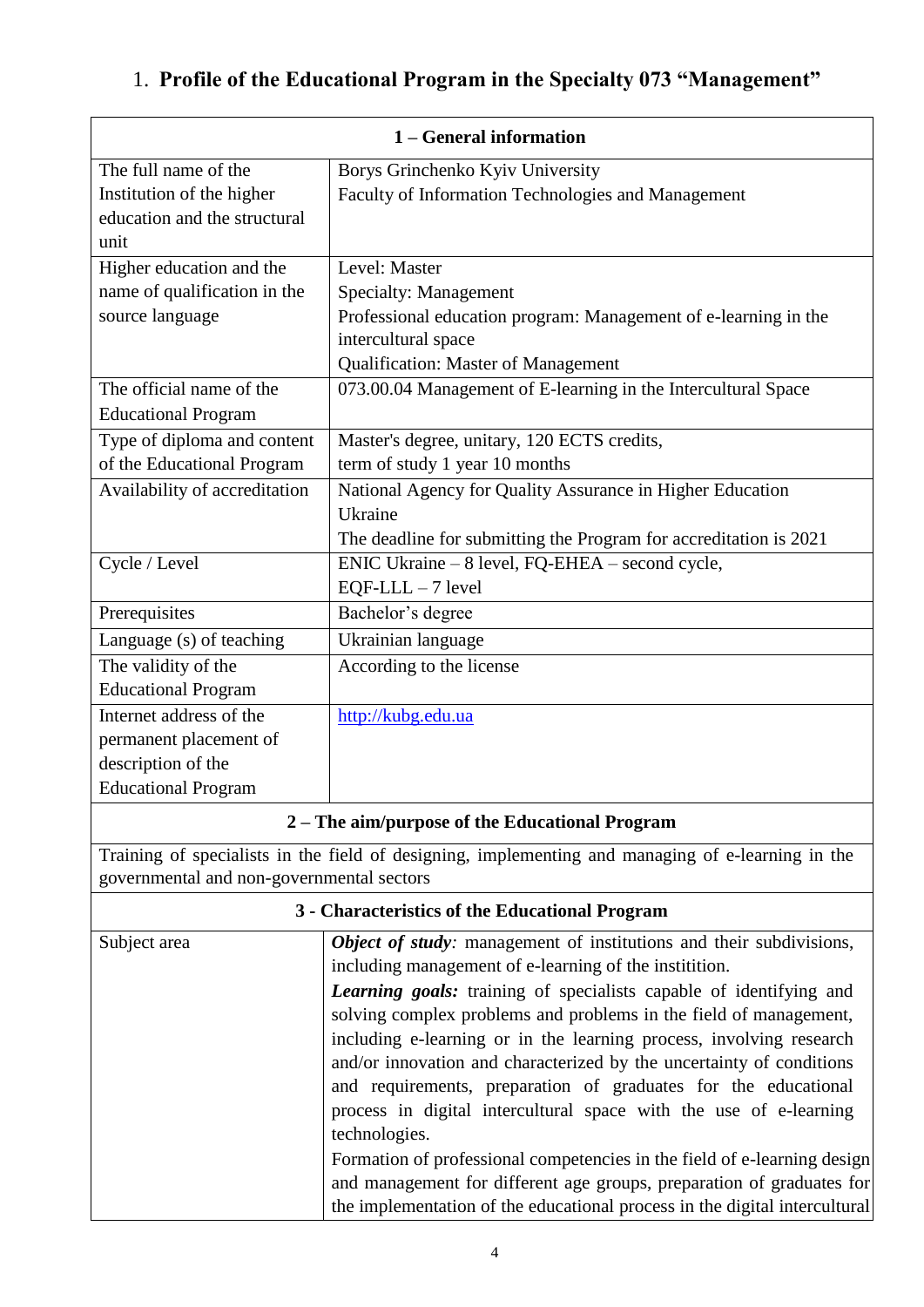|                                                                           | space with the use of e-learning technologies.                                                                                                                                                                                                                                                                                                                                                                                                                                                                                                                                                                                                                                                                                                                                                                                                                                                                                                                                                                                                                                           |  |  |  |
|---------------------------------------------------------------------------|------------------------------------------------------------------------------------------------------------------------------------------------------------------------------------------------------------------------------------------------------------------------------------------------------------------------------------------------------------------------------------------------------------------------------------------------------------------------------------------------------------------------------------------------------------------------------------------------------------------------------------------------------------------------------------------------------------------------------------------------------------------------------------------------------------------------------------------------------------------------------------------------------------------------------------------------------------------------------------------------------------------------------------------------------------------------------------------|--|--|--|
|                                                                           | Theoretical content of the subject area:                                                                                                                                                                                                                                                                                                                                                                                                                                                                                                                                                                                                                                                                                                                                                                                                                                                                                                                                                                                                                                                 |  |  |  |
|                                                                           | paradigms, laws, patterns;<br>principles, historical<br>of<br>preconditions<br>management<br>development, including e-learning;<br>concepts of system, situational, adaptive, anticipative, anti-<br>crisis,<br>project<br>innovative,<br>management,<br>e-learning<br>management, etc .;<br>functions, methods, technologies and management decisions<br>in management;<br>theoretical and methodological principles of e-learning; design,<br>creation and use of digital learning environment.                                                                                                                                                                                                                                                                                                                                                                                                                                                                                                                                                                                        |  |  |  |
|                                                                           | Methods, techniques and technologies                                                                                                                                                                                                                                                                                                                                                                                                                                                                                                                                                                                                                                                                                                                                                                                                                                                                                                                                                                                                                                                     |  |  |  |
|                                                                           | scientific and<br>specific<br>general<br>methods<br>research<br>(computational-analytical, economic-statistical,<br>economic-<br>mathematical, expert evaluation, factual, sociological,<br>documentary, balance sheet, etc.);<br>methods of implementation of management functions<br>(methods of marketing research; methods of economic<br>diagnostics; methods of forecasting and planning; methods of<br>designing organizational management structures; methods of<br>motivation; methods of control; methods of assessing social,<br>organizational and economic efficiency in management, etc.);<br>management methods (administrative, economic, socio-<br>psychological, technological);<br>technologies for substantiation of management decisions<br>(economic analysis, simulation modeling, decision tree, etc.);<br>innovative methods of lifelong learning.<br><b>Instruments and Hardware:</b> modern information and communication<br>equipment, information systems and software products used in<br>management, cloud services and technologies, design and software |  |  |  |
|                                                                           | development environments.                                                                                                                                                                                                                                                                                                                                                                                                                                                                                                                                                                                                                                                                                                                                                                                                                                                                                                                                                                                                                                                                |  |  |  |
|                                                                           | The balance between obligatory and elective parts:<br>Obligatory part $(90 \text{ credits}, 75 \%)$ is aimed at formation of general<br>and professional competencies.                                                                                                                                                                                                                                                                                                                                                                                                                                                                                                                                                                                                                                                                                                                                                                                                                                                                                                                   |  |  |  |
|                                                                           | The elective part (30 credits, 25 %) is aimed at extension of<br>professional competencies.<br>Proportion of on-site (professional) practice: 18 ECTS credits (15 %).                                                                                                                                                                                                                                                                                                                                                                                                                                                                                                                                                                                                                                                                                                                                                                                                                                                                                                                    |  |  |  |
| Orientation of the                                                        | The professional education program is application oriented.                                                                                                                                                                                                                                                                                                                                                                                                                                                                                                                                                                                                                                                                                                                                                                                                                                                                                                                                                                                                                              |  |  |  |
| <b>Educational Program</b>                                                |                                                                                                                                                                                                                                                                                                                                                                                                                                                                                                                                                                                                                                                                                                                                                                                                                                                                                                                                                                                                                                                                                          |  |  |  |
| The main focus of the<br><b>Educational Program and</b><br>Specialization | Management, taking into account the peculiarities of the design and<br>implementation of e-learning in the public and private sectors.<br>Key words: management, theory and technology of management,<br>intercultural open space, e-learning, digital tools, innovations in<br>education, Internet, quality management of education, e-learning<br>management, educational institutions, corporate sector.                                                                                                                                                                                                                                                                                                                                                                                                                                                                                                                                                                                                                                                                              |  |  |  |
| Program's Features                                                        | The interdisciplinary nature of the program provides an opportunity to<br>form knowledge, skills and competencies in management, to train<br>high-level professionals who are able not only to carry out their main                                                                                                                                                                                                                                                                                                                                                                                                                                                                                                                                                                                                                                                                                                                                                                                                                                                                      |  |  |  |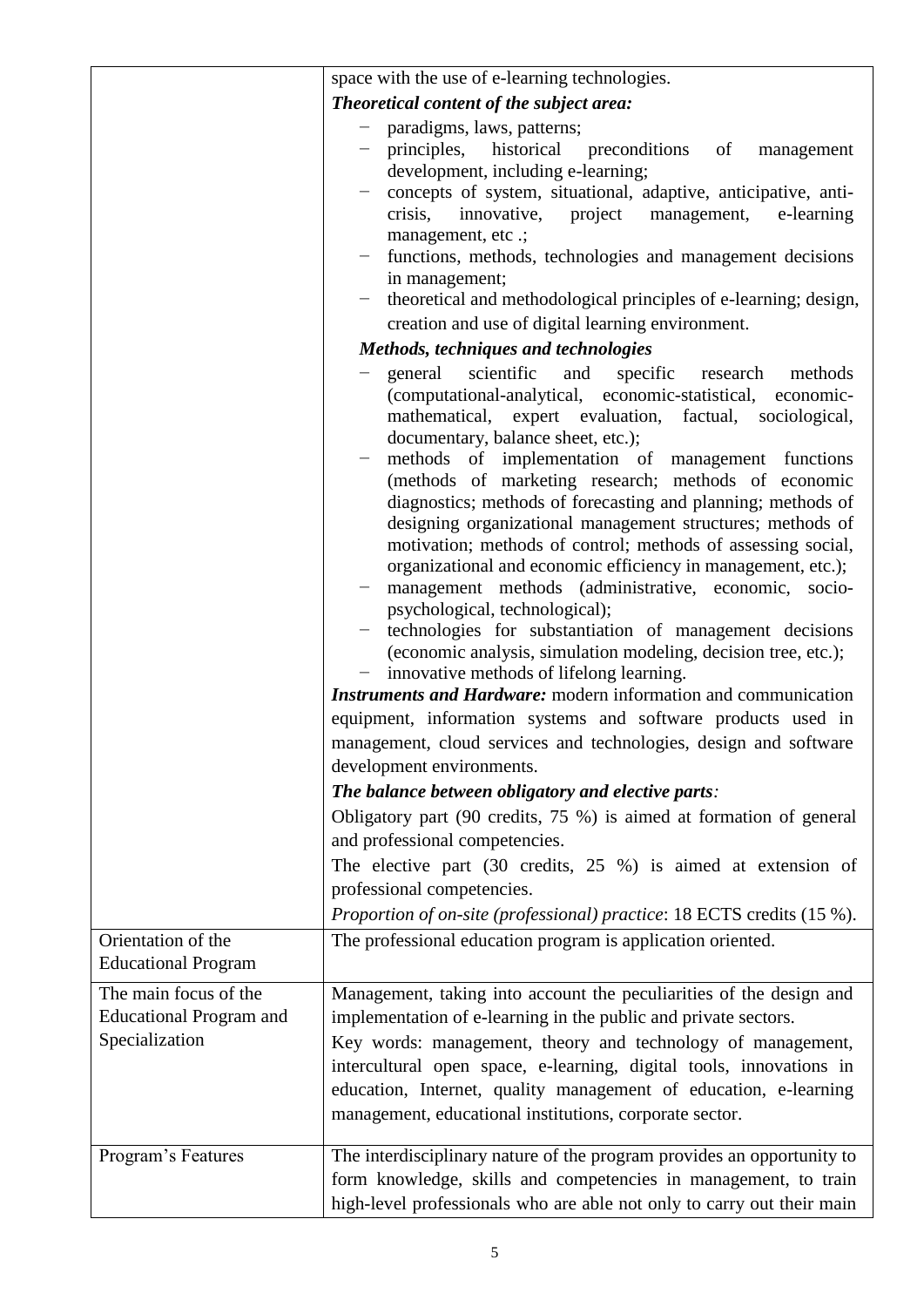| professional activities, but also to adapt to the related areas of |
|--------------------------------------------------------------------|
| professional activity: teaching, technology, management.           |
| The program is modernized within the project MoPED                 |
| (Erasmus+CBHE project № 586098-EPP-1-2017-1-UA-EPPKA2-             |
| CBHE-JP-MOPED-Modernization of Pedagogical Higher Education        |
| by Innovative Teaching Instruments (2017-2021).                    |

| 4 – Suitability of graduates       |                                                                                                                                                                                                                                                                                                                                                                                                                                                                                                                                                                                                                                                                                                                                                                                                                                                                                                                               |  |  |
|------------------------------------|-------------------------------------------------------------------------------------------------------------------------------------------------------------------------------------------------------------------------------------------------------------------------------------------------------------------------------------------------------------------------------------------------------------------------------------------------------------------------------------------------------------------------------------------------------------------------------------------------------------------------------------------------------------------------------------------------------------------------------------------------------------------------------------------------------------------------------------------------------------------------------------------------------------------------------|--|--|
| to employment and further training |                                                                                                                                                                                                                                                                                                                                                                                                                                                                                                                                                                                                                                                                                                                                                                                                                                                                                                                               |  |  |
| Employability                      | A graduate is qualified for employment in enterprises, organizations<br>and institutions operating within all major economic activities.<br>A graduate can work as: e-learning manager, tutor, deputy / assistant<br>director for ICT and digital educational environment design,<br>consultant to the head of the business company on distance learning<br>and training, facilitator and coach on the implementation of modern<br>digital technologies, etc.<br>According to the National Classifier of Professions DK 003:2010,<br>specialists who have received education under the educational<br>program "Management of e-learning in the intercultural space" can<br>hold the following primary positions:<br>manager of administrative activities (administration manager);<br>department manager - chief specialist.                                                                                                  |  |  |
| Academic rights of<br>graduates    | They have the right to continue their studies at the third (educational<br>and scientific) level of higher education - Ph.D. Acquisition of<br>additional qualifications in the system of postgraduate education.                                                                                                                                                                                                                                                                                                                                                                                                                                                                                                                                                                                                                                                                                                             |  |  |
|                                    | 5 – Teaching and evaluation                                                                                                                                                                                                                                                                                                                                                                                                                                                                                                                                                                                                                                                                                                                                                                                                                                                                                                   |  |  |
| Teaching and learning              | Based on the principles of student-centeredness and individual-<br>personal approach; self-study through an electronic learning<br>management system in Borys Grinchenko Kyiv University,<br>implemented through research-based learning, problem-oriented<br>learning, strengthening the practical orientation, billing learning.<br>Three learning formats are used (classroom, mixed (synchronous and<br>distance), asynchronous). Teaching is carried out in the form of:<br>lectures, seminars / practical classes and laboratory works.<br>Technologies of "inverted class", peer review, method of projects are<br>realized. Independent work on the basis of materials of the developed<br>electronic training courses is provided. Paired, group and project<br>activities are being implemented. During the second year of study,<br>production (professional) practice and the qualification work are<br>provided. |  |  |
| Evaluation                         | Cumulative module-rating system for the assessment of students in all<br>types of classroom and extracurricular educational activities (current,<br>final control): written and oral exams, tests, testing, laboratory reports,<br>essays, oral presentations, defense of practice reports, defense of                                                                                                                                                                                                                                                                                                                                                                                                                                                                                                                                                                                                                        |  |  |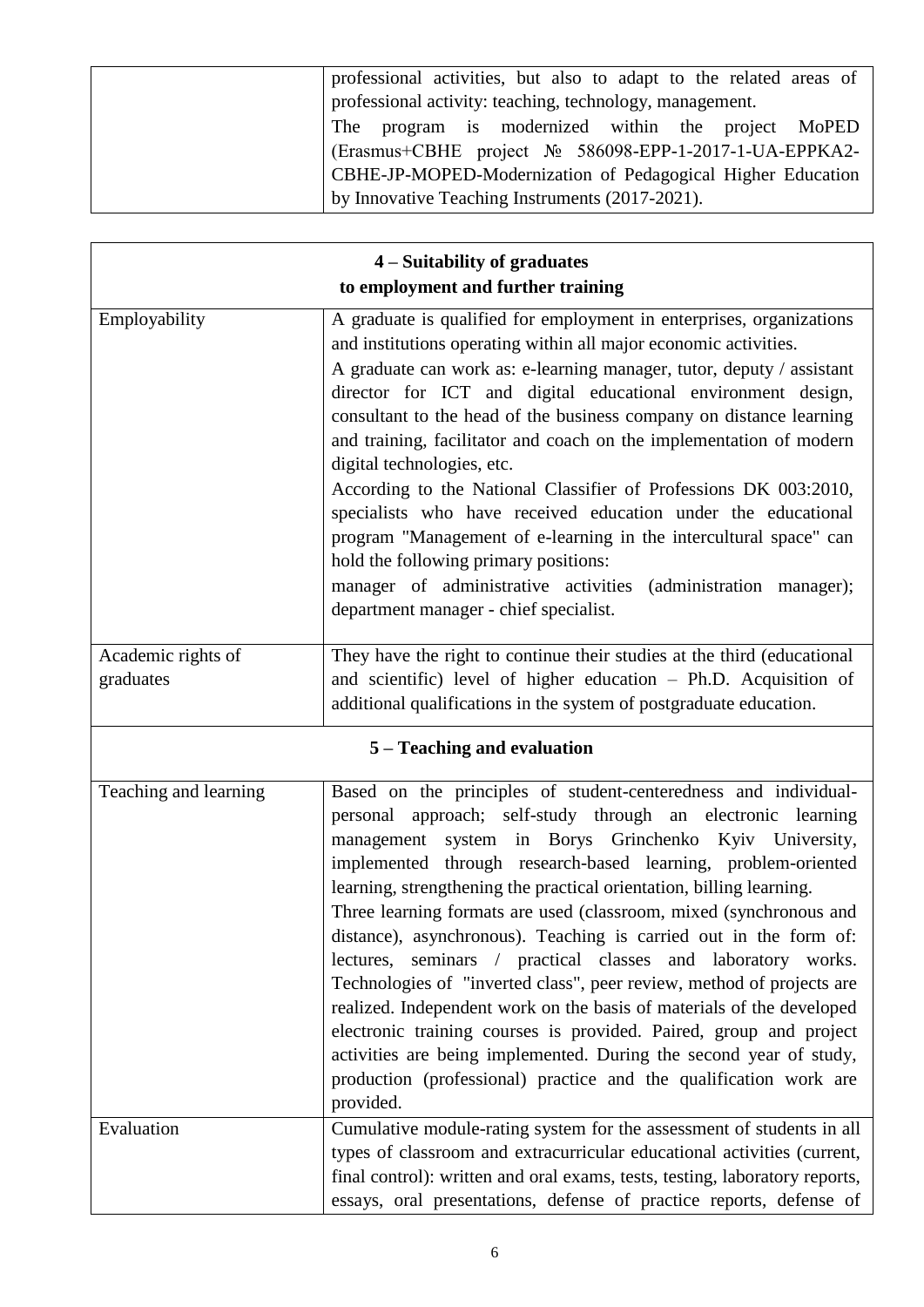|                                                        | master's degree work.                                                                                            |                                                                                                                                                                                                                                |  |  |  |
|--------------------------------------------------------|------------------------------------------------------------------------------------------------------------------|--------------------------------------------------------------------------------------------------------------------------------------------------------------------------------------------------------------------------------|--|--|--|
|                                                        |                                                                                                                  |                                                                                                                                                                                                                                |  |  |  |
|                                                        |                                                                                                                  |                                                                                                                                                                                                                                |  |  |  |
|                                                        |                                                                                                                  | 6 – Graduate Competence                                                                                                                                                                                                        |  |  |  |
| Integral<br>Competence                                 |                                                                                                                  | Ability to solve complex problems and problems in the field of<br>management or in the learning process, which involves research and /<br>or innovation and is characterized by uncertainty of conditions and<br>requirements. |  |  |  |
|                                                        |                                                                                                                  |                                                                                                                                                                                                                                |  |  |  |
| GC<br>General Competencies (GC)<br>$-1$                |                                                                                                                  | Ability to conduct research at the appropriate level.                                                                                                                                                                          |  |  |  |
|                                                        | GC<br>$-2$                                                                                                       | Ability to communicate with representatives of<br>other<br>professional groups of different levels (with experts from other<br>fields of knowledge / types of economic activity).                                              |  |  |  |
|                                                        | GC<br>$-3$                                                                                                       | Skills in the usage of information and communication<br>technologies.                                                                                                                                                          |  |  |  |
|                                                        | GC<br>$-4$                                                                                                       | The ability to motivate people and move towards a common<br>goal.                                                                                                                                                              |  |  |  |
|                                                        | GC<br>$-5$                                                                                                       | Ability to act on the basis of ethical considerations (motives).                                                                                                                                                               |  |  |  |
|                                                        | GC<br>$-6$                                                                                                       | Ability to generate new ideas (creativity).                                                                                                                                                                                    |  |  |  |
| GC<br>$-7$                                             |                                                                                                                  | Ability to abstract thinking, analysis and synthesis.                                                                                                                                                                          |  |  |  |
| Special<br>(professional, subject)<br>competences (SC) | <b>SC</b><br>$\mathbf{1}$                                                                                        | Ability to choose and use concepts, methods and tools of<br>management, modern management practices of educational<br>institutions, including in accordance with the defined goals and<br>international standards.             |  |  |  |
| <b>SC</b><br>$\boldsymbol{2}$<br>and plans.            |                                                                                                                  | Ability to set values, visions, mission, goals and criteria by<br>which the organization determines further directions of<br>development, to develop and implement appropriate strategies                                      |  |  |  |
|                                                        | <b>SC</b><br>$\mathbf{3}$                                                                                        | Ability for self-development, lifelong learning and effective<br>self-management.                                                                                                                                              |  |  |  |
|                                                        | <b>SC</b><br>$\overline{\mathbf{4}}$                                                                             | Ability to effectively use and develop the resources of the<br>organization (educational institution).                                                                                                                         |  |  |  |
|                                                        | <b>SC</b>                                                                                                        | Ability to create and organize effective communications in the                                                                                                                                                                 |  |  |  |
|                                                        | 5<br><b>SC</b>                                                                                                   | management process.<br>Ability to form leadership qualities and demonstrate them in                                                                                                                                            |  |  |  |
|                                                        | 6<br><b>SC</b>                                                                                                   | the process of managing people.<br>Ability to develop projects, manage them, show initiative and                                                                                                                               |  |  |  |
|                                                        | 7                                                                                                                | entrepreneurship.                                                                                                                                                                                                              |  |  |  |
|                                                        | <b>SC</b><br>8                                                                                                   | Ability to use psychological technologies in work with staff.                                                                                                                                                                  |  |  |  |
|                                                        | Ability to analyze and structure the problems of the<br>organization, make effective management decisions and to |                                                                                                                                                                                                                                |  |  |  |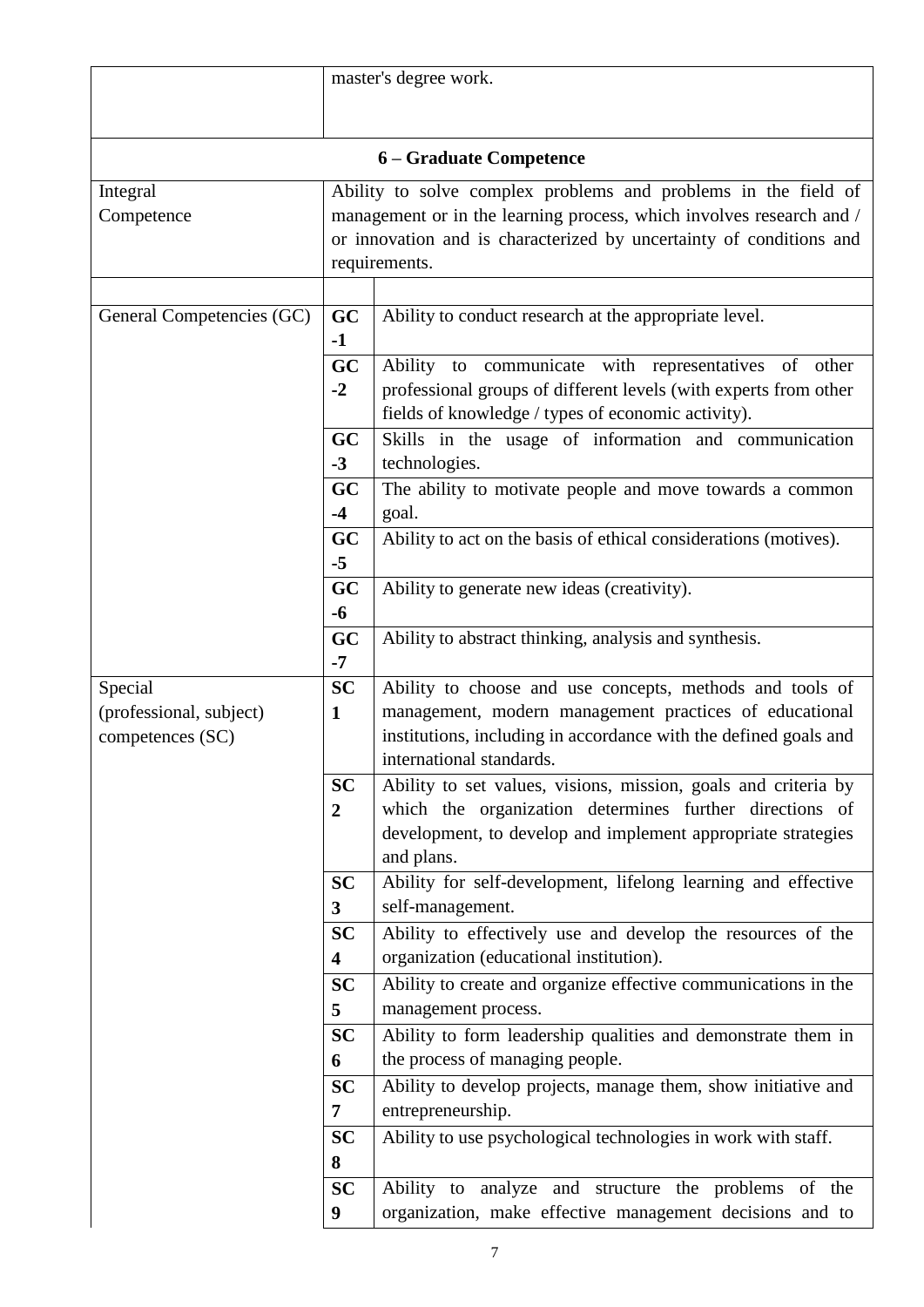|    | ensure their implementation. |                                                              |  |
|----|------------------------------|--------------------------------------------------------------|--|
| SC |                              | Ability to manage the organization (educational institution) |  |
|    |                              | and its development.                                         |  |

#### **7 – Program Results Skills**

**PRS 1.** Critically comprehend, select and use the necessary scientific, methodological, analytical and digital tools for management in unpredictable conditions, including taking into account the peculiarities of e-learning management.

**PRS 2**. Identify problems in the organization (educational institution), also those related to the management of e-learning, and justify methods for solving them.

**PRS 3.** Design effective management systems for the organization (educational institution) in general, and e-learning in particular, using different models and LMS systems.

**PRS 4.** Substantiate and manage projects, generate business ideas, including with the help of digital tools.

**PRS 5.** Plan the activities of the organization (educational institution) in strategic and tactical sections, including the development of e-learning.

**PRS** 6. Having the skills to make, justify and ensure the implementation of management decisions in unpredictable conditions, taking into account the requirements of applicable law, ethical considerations and social responsibility.

**PRS 7.** Organize and implement effective communication and cooperation within the team, with the representatives of various professional groups and in the international context, including in an open intercultural space.

**PRS 8.** Usage of specialized software and information systems to solve problems in the management of the organization (educational institution) and the educational process in particular.

**PRS 9**. Being able to communicate in professional and scientific circles in the state and foreign languages.

**PRS** 10. Demonstrate leadership skills and ability to work in a team, interact with people, influence their behavior to solve professional problems.

**PRS 11**. Provide personal professional development, assess and improve their own level of digital competence and plan their own time.

**PRS 12.** Be able to delegate authority and management of the organization (unit);

**PRS 13.** Being able to plan and implement information, methodological, material, financial and personnel support of the organization (unit).

**PRS 14.** Knowing the principles and strategies of creating and developing information infrastructure; normative-legal and scientific-methodical support of e-learning management processes.

**PRS 15.** Knowing the international standards for the use of digital tools for the development of digital competence and media literacy of managers and educators.

**PRS** 16. Being able to select and use modern digital tools and innovative educational technologies in the implementation of e-learning.

**PRS 17.** Being able to design the digital environment of the organization.

#### **8 – Resource support for the implementation of the Program**

| Staff assistance | The staffing of the educational program consists of the teaching staff |
|------------------|------------------------------------------------------------------------|
|                  | of the Department of Management and the Department of Computer         |
|                  |                                                                        |
|                  | Science and Mathematics of the Faculty of Information Technology       |
|                  | and Management.                                                        |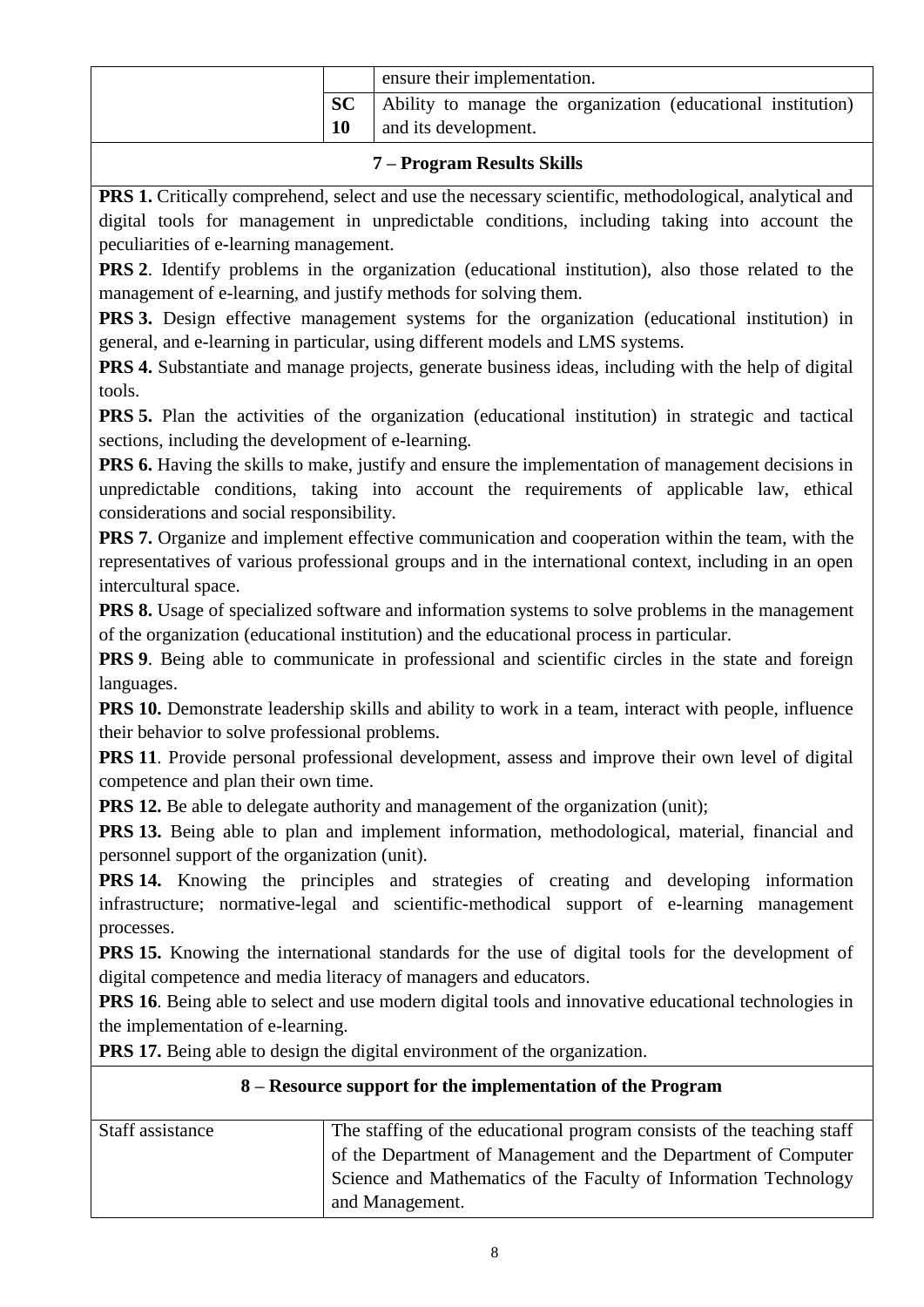|                                 | The practice-oriented nature of the Educational Program involves a      |
|---------------------------------|-------------------------------------------------------------------------|
|                                 | wide participation of practitioners who correspond to the direction of  |
|                                 | the program, which strengthens the synergistic connection of            |
|                                 | theoretical and practical training.                                     |
|                                 | The guarantor of the educational program and the teaching staff that    |
|                                 | ensures its implementation, meets the requirements set by the License   |
|                                 | Terms of educational activities.                                        |
| Material and technical          | The organization of the educational process is provided primarily by:   |
| support                         | area sufficient for all types of training sessions and extracurricular  |
|                                 | activities, in particular, most classrooms are equipped with SMART-     |
|                                 | boards, projectors; e-learning system that contains e-learning courses  |
|                                 | for all disciplines; computer classes; the presence of a library and    |
|                                 | reading room with the necessary fund of educational and methodical      |
|                                 | literature; modern technical equipment.                                 |
|                                 | The available material and technical base makes it possible to provide  |
|                                 | full-fledged training of masters in management according to the         |
|                                 | educational-professional program.                                       |
| Information and academic        | The official website of the Borys Grinchenko Kyiv University            |
| support                         | http://kubg.edu.ua contains information about the Educational           |
|                                 | Program, educational, scientific and educational activities, structural |
|                                 | subdivisions, admission rules, contacts.                                |
|                                 | The educational process is provided with educational and methodical     |
|                                 | materials, both in printed form and in electronic form. Materials of    |
|                                 | educational and methodical providing (working programs of               |
|                                 | educational disciplines, materials of seminar / practical / laboratory  |
|                                 | and independent work on disciplines, programs of practices, system of   |
|                                 | control actions and criteria of estimation of knowledge of students),   |
|                                 | and also electronic educational courses of the educational program are  |
|                                 | stated in E-environment in system Moodle, which provides distance       |
|                                 | learning and independent work.                                          |
|                                 | 9 - Academic mobility                                                   |
| <b>National Credit Mobility</b> |                                                                         |
| <b>International Credit</b>     | The University is a participant in the European Union's Erasmus $+$     |
| Mobility                        | educational program. Agreements have been signed with the               |
|                                 | University of Silesia (Poland) on the award of a double diploma         |
|                                 | within the framework of this Educational and Professional program.      |
| Teaching foreign students       |                                                                         |
| applicants for higher           |                                                                         |
| education                       |                                                                         |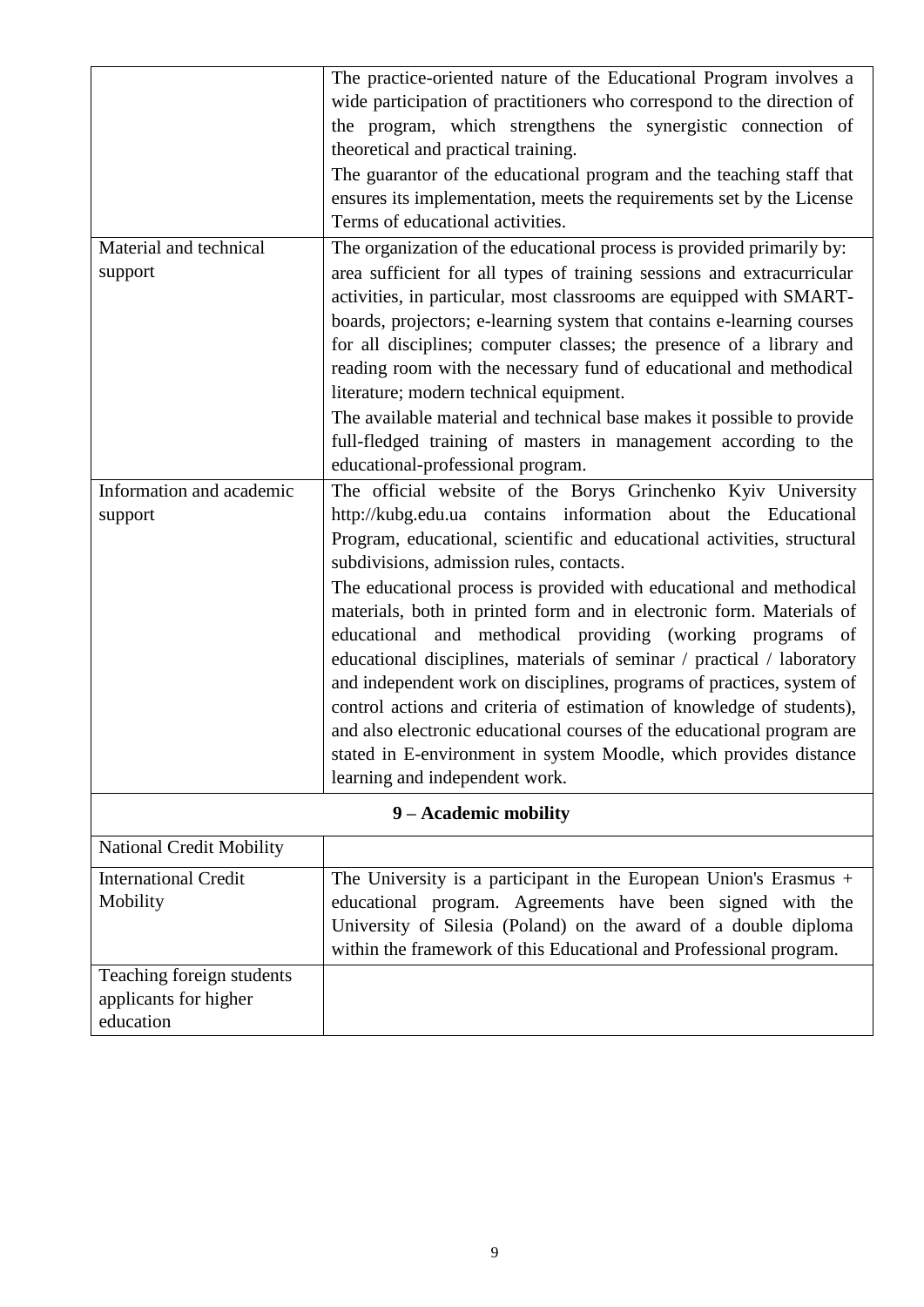# **2. The list of components of the educational-professional program and their logical consistency**

# 2.1. List of EP components

| Compo            | Code           |                                                                                             | Am             | Evaluat |
|------------------|----------------|---------------------------------------------------------------------------------------------|----------------|---------|
| nent             | e/d            | Components of the Educational Program (curriculum, subjects,                                | ount           | ion     |
| code             |                | projects, practice, qualification papers)                                                   | of             | Form    |
|                  |                |                                                                                             | cred           |         |
|                  |                |                                                                                             | its            |         |
| $\mathbf{1}$     | $\overline{2}$ | 3                                                                                           | $\overline{4}$ | 5       |
|                  |                | Compulsory components of EP                                                                 |                |         |
| EC <sub>1</sub>  | <b>CSP.01</b>  | Management theory and technology                                                            | $\overline{4}$ | Exam    |
| EC <sub>2</sub>  | CSP.02         | HR-management and management psychology                                                     | $\overline{4}$ | Exam    |
| EC <sub>3</sub>  | CSP.03         | Applied economics                                                                           | 4              | Exam    |
| EC <sub>4</sub>  | CSP.04         | Legal aspects of management                                                                 | $\overline{4}$ | Exam    |
| EC <sub>5</sub>  | CSP.05         | Project management                                                                          | $\overline{4}$ | Exam    |
| EC <sub>6</sub>  | <b>CSP.06</b>  | Foreign language for professional purposes                                                  | 6              | Exam    |
| EC <sub>7</sub>  | CSP.07         | Theoretical and methodological and applied aspects of e-                                    | $\overline{4}$ | Exam    |
|                  |                | learning in the intercultural space                                                         |                |         |
| EC <sub>8</sub>  | <b>CSP.08</b>  | Internet and applied information technologies                                               | 6              | Credit  |
| EC <sub>9</sub>  | <b>CSP.09</b>  | E-learning management                                                                       | 16             | Exam    |
|                  |                | Designing and examination of the digital environment of the institution                     | 4              |         |
|                  |                | Education quality management in the conditions of digital transformation of<br>society      | 4              |         |
|                  |                | Social and psychological-pedagogical aspects of electronic communication<br>and cooperation | 4              |         |
|                  |                | Working with data and making management decisions                                           | $\overline{4}$ |         |
| <b>EC10</b>      | CSP.10         | Educational trends and innovative pedagogical technologies of                               | $\overline{4}$ | Exam    |
|                  |                | e-learning                                                                                  |                |         |
| <b>EC11</b>      | CSP.11         | E-learning management in the corporate sector                                               | 5              | Exam    |
| <b>EC12</b>      | CSP.12         | E-learning management in educational institutions                                           | 5              | Exam    |
| <b>EC13</b>      | CA.01          | On-site (professional) practice                                                             | 18             | Credit  |
| <b>EC</b> 14     | CA.01          | Preparation of the qualifying master's project                                              | 4,5            | Defens  |
| <b>EC15</b>      |                | Defense of the qualifying master's project                                                  | 1,5            | e       |
|                  |                | <b>Total amount of obligatory components:</b>                                               |                | 90      |
|                  |                | Elective components of the Educational Program (Appendix 1)                                 |                |         |
| Elective Block 1 |                |                                                                                             |                |         |
| SC 1.1           | <b>ESS 1.1</b> | Administrative management                                                                   | $\overline{4}$ | Credit  |
| SC 1.2           | <b>ESS 1.2</b> | Team coaching                                                                               | 4              | Credit  |
| SC 1.3           | <b>ESS 1.3</b> | Design thinking                                                                             | 5              | Credit  |
| SC 1.4           | <b>ESS 1.4</b> | Administration of e-learning management systems                                             | $\overline{4}$ | Credit  |
| SC 1.5           | <b>ESS 1.5</b> | Web design of e-learning systems                                                            | 5              | Credit  |
| SC 1.6           | <b>ESS 1.6</b> | Principles and technologies of business visualization of e-                                 | $\overline{4}$ | Credit  |
|                  |                | learning                                                                                    |                |         |
| SC 1.7           | <b>ESS 1.7</b> | Artificial intelligence in e-learning                                                       | $\overline{4}$ | Credit  |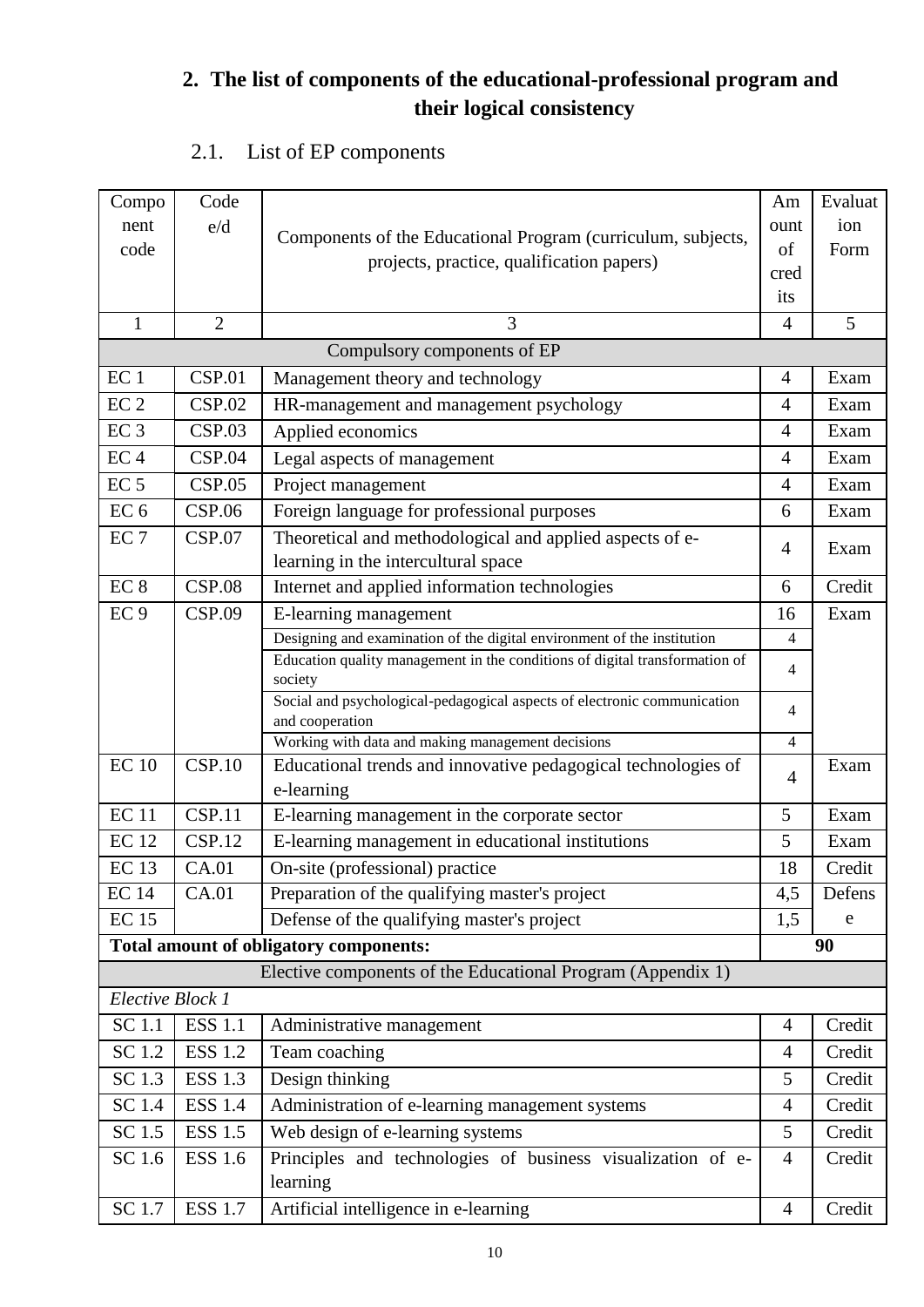| Total amount of obligatory components:  |                                                       |                                                                                |    |        |
|-----------------------------------------|-------------------------------------------------------|--------------------------------------------------------------------------------|----|--------|
|                                         | Elective Block 2 - Choice from the catalog of courses |                                                                                |    |        |
| SC <sub>2</sub>                         | ESS <sub>2</sub>                                      | The student chooses disciplines for the appropriate number of<br>30<br>credits |    | Credit |
| Total amount of elective components:    |                                                       |                                                                                | 30 |        |
| <b>TOTAL OF THE EDUCATIONAL PROGRAM</b> |                                                       |                                                                                |    | 120    |

### 2.2. Logical Structure of EP

| 1 semester                        | 2 semester                        | 3 semester                         | 4 semester                         |
|-----------------------------------|-----------------------------------|------------------------------------|------------------------------------|
| 30                                | 30                                | 30                                 | 30                                 |
| credits                           | <i>credits</i>                    | credits                            | credits                            |
| Management theory and             | Legal aspects of management       | Project management                 | Project management                 |
| technology                        | <b>4</b> credits                  | 2 credits                          | 2 credits                          |
| <b>4</b> credits                  |                                   |                                    |                                    |
| HR-management and                 | Foreign language for professional | E-learning management in the       | Production (professional) practice |
| management technology             | purposes                          | corporate sector                   | 9 credits                          |
| <b>4</b> credits                  | 2 credits                         | 5 credits                          |                                    |
| Applied economics                 | E-learning management             | E-learning management in           | Preparation of a master's project  |
| <b>4</b> credits                  | 12 credits                        | educational institutions           | 4,5 credits                        |
|                                   |                                   | 5 credits                          |                                    |
| Foreign language for professional | Educational trends and innovative | Production (professional) practice | Defense of the master's project    |
| purposes                          | pedagogical technologies of e-    | 9 credits                          | 1.5 credits                        |
| <b>6</b> credits                  | learning                          |                                    |                                    |
|                                   | <b>4</b> credits                  |                                    |                                    |
| Theoretical and methodological    | Administrative management         | Design thinking                    | Web design of e-learning systems   |
| and applied aspects of e-learning | <b>4</b> credits                  | 5 credits                          | 5 credits                          |
| in the intercultural space        |                                   |                                    |                                    |
| 4 credits                         |                                   |                                    |                                    |
| E-learning management             | Team coaching                     | Administration of e-learning       | Principles and technologies of     |
| <b>4</b> credits                  | <b>4</b> credits                  | management systems                 | business visualization of e-       |
|                                   |                                   | <b>4</b> credits                   | learning                           |
|                                   |                                   |                                    | <b>4</b> credits                   |
|                                   |                                   |                                    | Artificial intelligence in e-      |
|                                   |                                   |                                    | learning                           |
|                                   |                                   |                                    | <b>4</b> credits                   |

## **3. Form of certification for higher education applicants**

Certification of graduates of the educational-professional program 073.00.04 Management of e-learning in the intercultural space of specialty 073 "Management" is carried out in the form of public defense of the qualifying work, which involves solving a complex problem or problem in management (e-learning management), which requires research and / or innovation and is characterized by complexity and uncertainty of conditions, using theories and methods of modern science.

Qualification work must be tested for plagiarism and published on the University website.

Certification is carried out openly and publicly.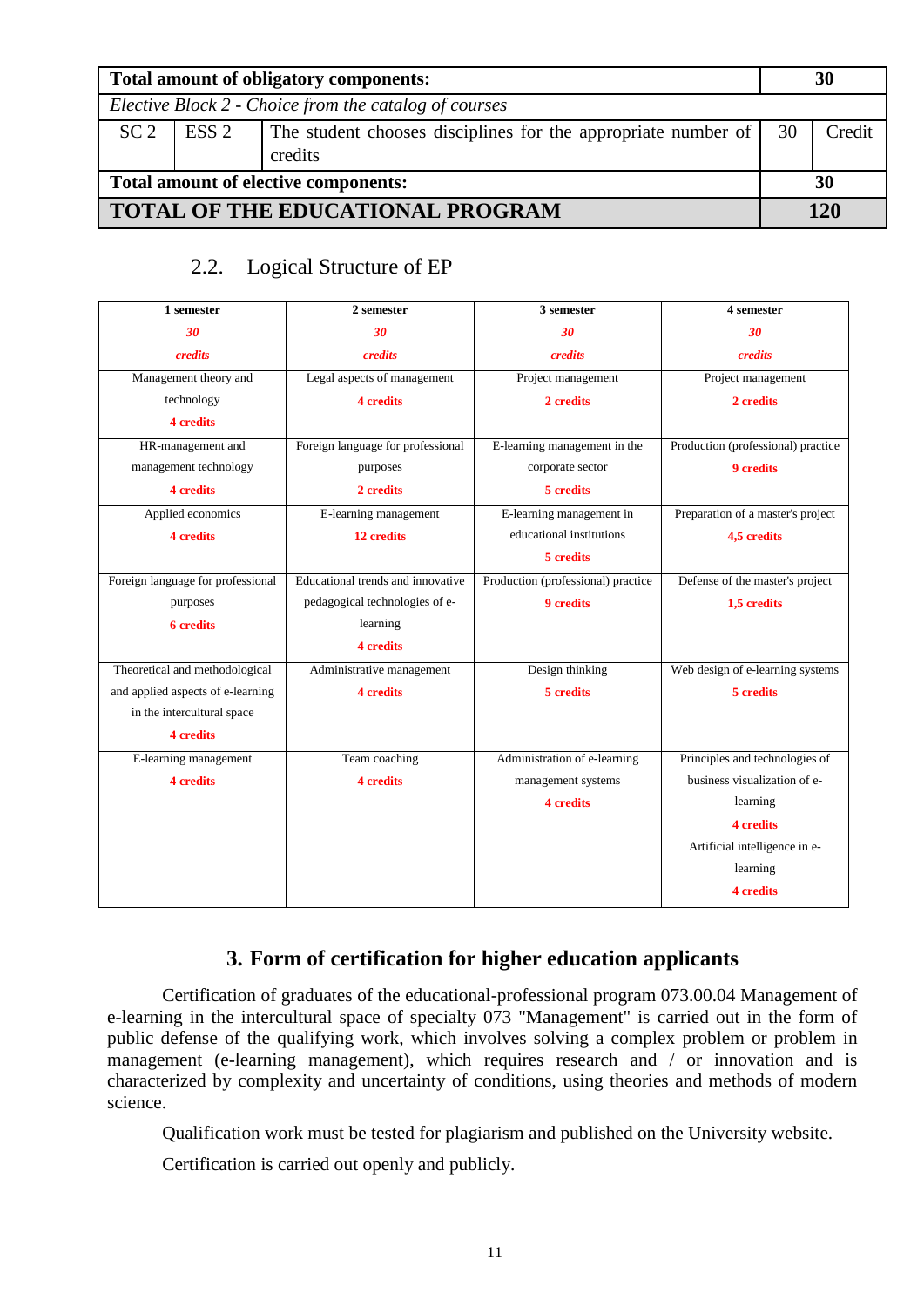Execution of the educational-professional program in full is completed by issue of the document of the established sample on awarding to it of a master's degree with assignment of qualification: master of management.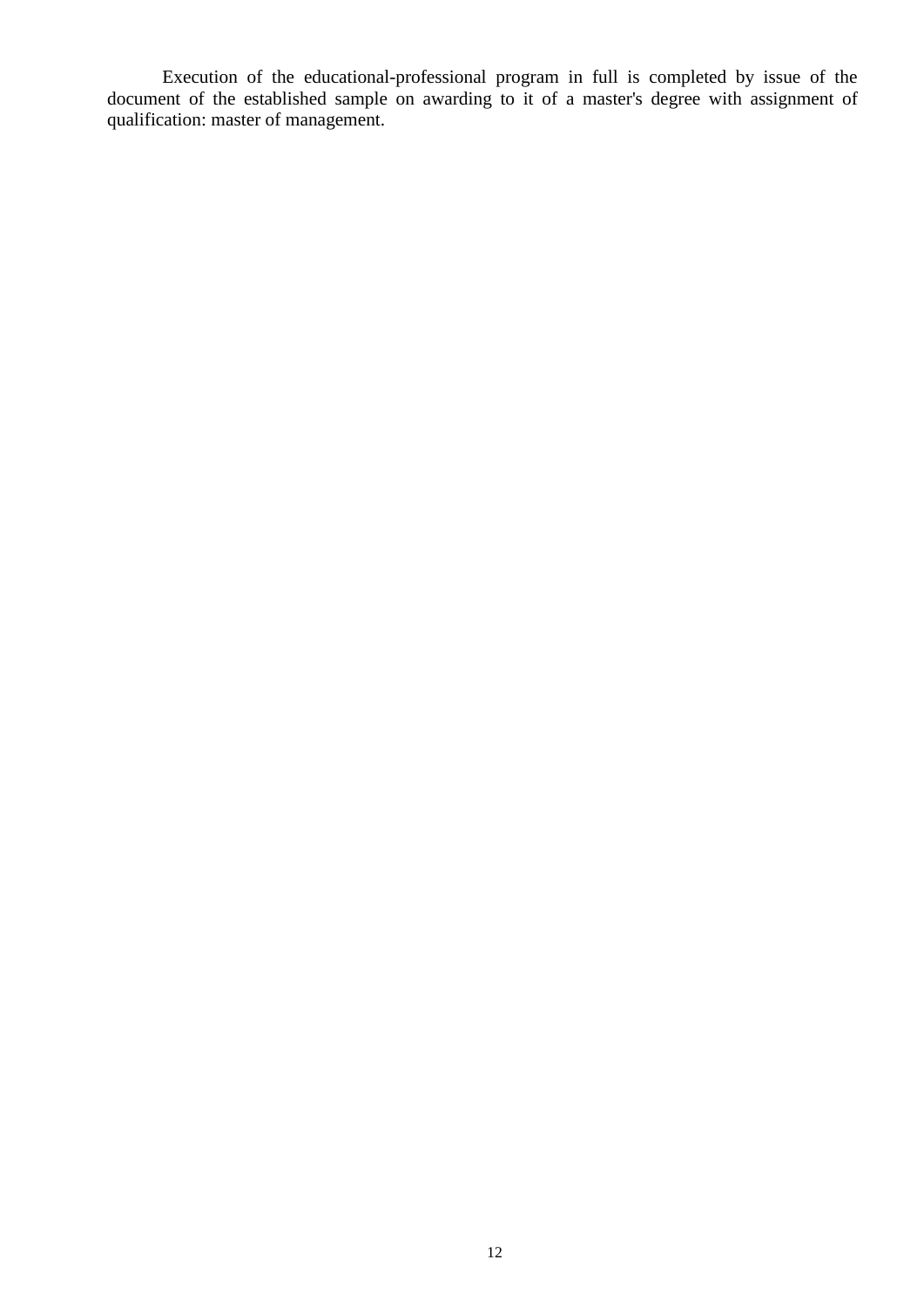## **4. Matrix of correspondence of program competencies to the components of the educational program**

|                 | E           | E              | ${\bf E}$    | ${\bf E}$               | E           | E           | Е            | E            | ${\bf E}$   | E            | E           | ${\bf E}$      | E           | E           | ${\bf E}$   |
|-----------------|-------------|----------------|--------------|-------------------------|-------------|-------------|--------------|--------------|-------------|--------------|-------------|----------------|-------------|-------------|-------------|
|                 | $\mathbf C$ | $\overline{C}$ | $\mathbf C$  | $\mathbf C$             | $\mathbf C$ | $\mathbf C$ | $\mathbf C$  | $\mathbf C$  | $\mathbf C$ | $\mathbf C$  | $\mathbf C$ | $\mathbf C$    | $\mathbf C$ | $\mathbf C$ | $\mathbf C$ |
|                 | $\bullet$   | $\bullet$      | $\bullet$    | $\bullet$               | $\bullet$   | $\bullet$   | $\bullet$    | $\bullet$    | $\bullet$   | $\bullet$    | $\bullet$   | $\bullet$      | ٠           | $\bullet$   | $\bullet$   |
|                 | $\bf{0}$    | $\mathbf 0$    | $\mathbf{0}$ | $\bf{0}$                | $\bf{0}$    | $\bf{0}$    | $\mathbf{0}$ | $\mathbf{0}$ | $\bf{0}$    | 1            | 1           | 1              | 1           | 1           | 1           |
|                 | 1           | $\overline{2}$ | 3            | $\overline{\mathbf{4}}$ | 5           | 6           | 7            | 8            | 9           | $\mathbf{0}$ | 1           | $\overline{2}$ | 3           | 4           | 5           |
| GC1             | $\ast$      |                |              |                         |             | $\ast$      |              |              | *           |              |             |                | $\ast$      | $\ast$      |             |
| GC2             |             |                |              |                         |             | $\ast$      |              | $\ast$       | $\ast$      |              | *           | $\ast$         | $\ast$      |             |             |
| GC <sub>3</sub> |             |                |              |                         |             |             | *            | *            | *           | $\ast$       | *           | *              | *           | $\ast$      | $\ast$      |
| GC4             |             | *              |              |                         | $\ast$      |             |              |              | $\ast$      |              |             |                | *           |             |             |
| GC5             |             | $\ast$         |              |                         |             | $\ast$      |              |              |             | $\ast$       |             |                | $\ast$      | $\ast$      |             |
| GC <sub>6</sub> |             |                |              |                         | $\ast$      | $\ast$      | $\ast$       | $\ast$       | $\ast$      | $\ast$       | $\ast$      | $\ast$         | $\ast$      | $\ast$      | $\ast$      |
| GC7             |             |                |              |                         |             |             | $\ast$       | *            | $\ast$      |              | *           | *              | $\ast$      | $\ast$      |             |
| GC1             | $\ast$      | $\ast$         | $\ast$       | $\ast$                  | $\ast$      | $\ast$      |              |              |             |              | $\ast$      | $\ast$         |             |             |             |
| GC2             | $\ast$      |                |              |                         |             |             |              |              | *           |              |             |                |             |             |             |
| GC <sub>3</sub> |             |                |              |                         | $\ast$      |             |              | $\ast$       |             |              |             |                | $\ast$      |             |             |
| GC4             | $\ast$      | $\ast$         | $\ast$       | *                       | $\ast$      |             | $\ast$       | $\ast$       |             |              | $\ast$      | $\ast$         | $\ast$      |             |             |
| GC5             |             | $\ast$         |              |                         | $\ast$      | $\ast$      | $\ast$       | $\ast$       |             | $\ast$       | $\ast$      | $\ast$         | $\ast$      |             |             |
| GC <sub>6</sub> |             | $\ast$         |              |                         |             |             |              |              | $\ast$      | $\ast$       | $\ast$      | $\ast$         | $\ast$      |             |             |
| GC7             |             |                |              |                         | $\ast$      |             |              |              |             |              | *           | *              |             | $\ast$      |             |
| GC8             |             | $\ast$         |              |                         |             |             |              |              |             |              |             |                | *           |             |             |
| GC9             | $\ast$      |                | $\ast$       | *                       | *           |             |              |              | *           |              | ∗           |                |             |             |             |
| GC10            | $\ast$      |                |              |                         |             |             |              |              | $\ast$      |              |             |                | *           | $\ast$      |             |

# **5. The matrix of correspondence of educational program results to the relevant components of the curriculum**

|                    | E      | E              | Е              | E      | Е      | Е      | Е      | Е      | E      | Е      | E      | E      | E      | E      | E              |
|--------------------|--------|----------------|----------------|--------|--------|--------|--------|--------|--------|--------|--------|--------|--------|--------|----------------|
|                    | C.     | $\mathbf{C}$ . | $\mathbf{C}$ . | C.     | C.     | C.     | C.     | C.     | C.     | C.     | C.     | C.     | C.     | C.     | $\mathbf{C}$ . |
|                    | 01     | 02             | 0 <sub>3</sub> | 04     | 05     | 06     | 07     | 08     | 09     | 10     | 11     | 12     | 13     | 14     | 15             |
| PR <sub>k</sub> -1 | $\ast$ |                |                |        |        |        | $\ast$ |        | $\ast$ | $\ast$ | $\ast$ | $\ast$ | $\ast$ | $\ast$ |                |
| <b>PRk-2</b>       | $\ast$ |                |                |        |        |        | $\ast$ |        | $\ast$ |        |        |        | $\ast$ | $\ast$ |                |
| <b>PRk -3</b>      | $\ast$ |                |                | $\ast$ |        |        | $\ast$ |        | $\ast$ |        |        |        | $\ast$ | $\ast$ |                |
| <b>PRk -4</b>      |        |                |                |        | $\ast$ |        |        | $\ast$ |        |        |        |        | $\ast$ | $\ast$ |                |
| <b>PRk -5</b>      | $\ast$ |                |                |        |        |        |        |        | $\ast$ |        |        |        | $\ast$ | $\ast$ |                |
| <b>PRk -6</b>      |        | $\ast$         | $\ast$         | $\ast$ |        |        |        |        |        |        |        |        |        |        |                |
| <b>PRk-7</b>       |        | $\ast$         |                |        |        | $\ast$ | $\ast$ | $\ast$ | $\ast$ | $\ast$ | $\ast$ | $\ast$ | $\ast$ | $\ast$ | $\ast$         |
| <b>PRk -8</b>      |        |                |                |        | $\ast$ |        | $\ast$ | $\ast$ | $\ast$ |        | $\ast$ | $\ast$ | $\ast$ | $\ast$ | $\ast$         |
| <b>PRk -9</b>      |        |                |                |        |        | $\ast$ |        | $\ast$ |        |        |        |        |        | $\ast$ | $\ast$         |
| <b>PRk-10</b>      | $\ast$ | $\ast$         | $\ast$         | $\ast$ | $\ast$ |        | $\ast$ | $\ast$ |        |        | $\ast$ | $\ast$ | $\ast$ |        |                |
| <b>PRk-11</b>      |        |                |                |        | $\ast$ | $\ast$ | $\ast$ | $\ast$ | $\ast$ | $\ast$ | $\ast$ | $\ast$ | $\ast$ | $\ast$ | $\ast$         |
| <b>PRk-12</b>      | $\ast$ | $\ast$         |                | $\ast$ | $\ast$ |        |        |        |        |        | $\ast$ | $\ast$ |        |        |                |
| <b>PRk-13</b>      |        |                |                | $\ast$ | $\ast$ |        |        |        |        |        |        |        |        | $\ast$ |                |
| <b>PRk-14</b>      |        |                |                |        |        |        |        |        | $\ast$ | $\ast$ |        |        |        | $\ast$ |                |
| <b>PRk -15</b>     |        |                |                |        |        |        | $\ast$ | $\ast$ | $\ast$ | $\ast$ |        |        |        | $\ast$ |                |
| <b>PRk</b> -16     |        |                |                |        |        |        |        | $\ast$ | $\ast$ | $\ast$ |        |        |        | $\ast$ | $\ast$         |
| <b>PRk-17</b>      |        |                |                |        |        |        |        |        | $\ast$ |        | ∗      | $\ast$ |        |        |                |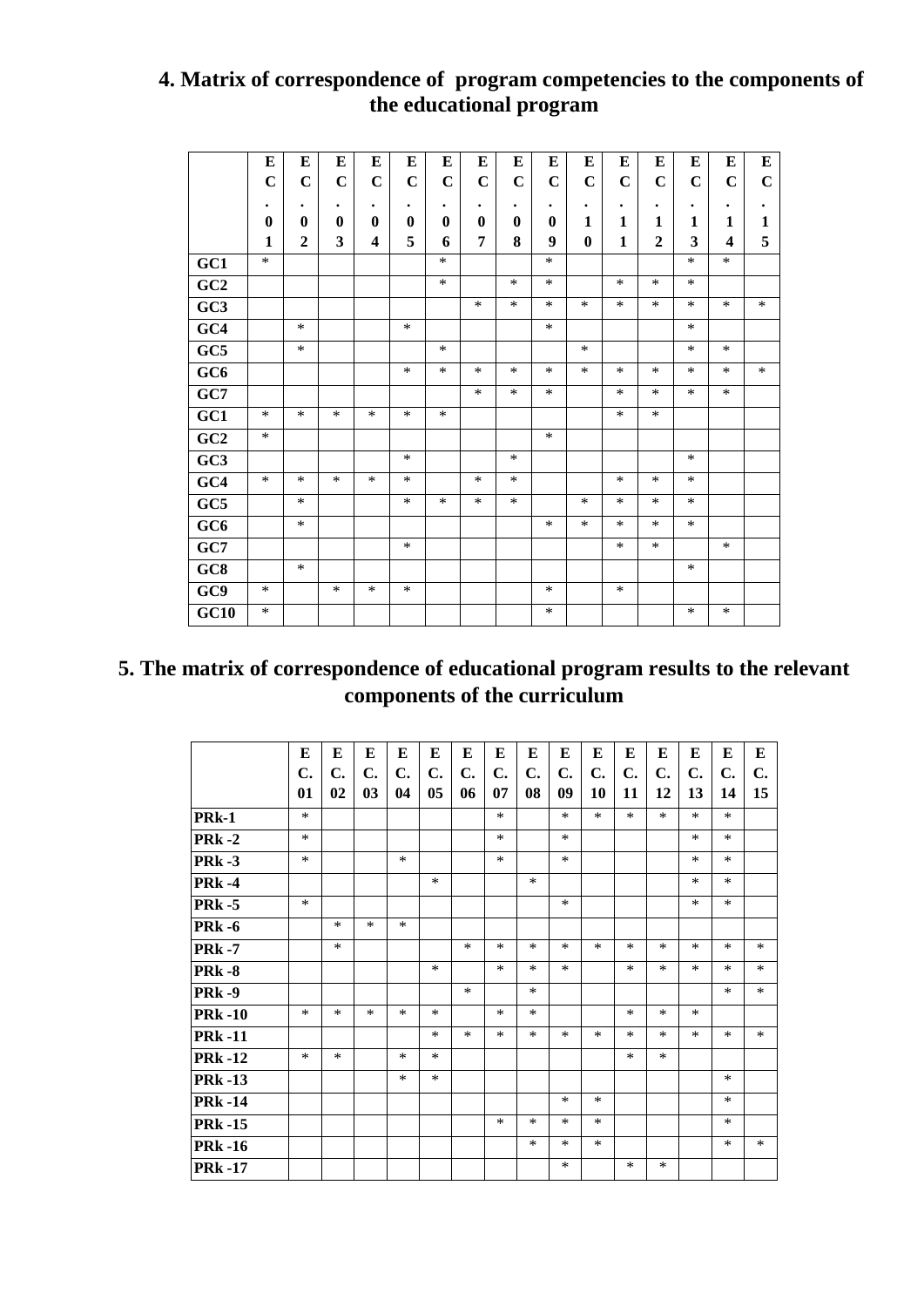### **Annex 1 - ELECTIVE PART OF THE EDUCATIONAL PROGRAM**

Realization by students of the right to free choice of academic disciplines provided for in paragraph 15 of the first part of Article 62 of the Law of Ukraine "On Higher Education" at Borys Grinchenko Kyiv University is in accordance with the Regulations on the procedure and conditions for students № 642 from November, 11, 2016.

#### **1. Elective block 1**

The student's choice of elective block 1 creates conditions for deepening and expanding professional knowledge within the chosen educational program. A block of disciplines is aimed at expanding professional competencies taking into account the current state of development of society, with regard to the needs of the labor market.

| The matrix of correspondence of<br>program competencies to the |              |                |              |              |              |              |              |  |  |  |  |
|----------------------------------------------------------------|--------------|----------------|--------------|--------------|--------------|--------------|--------------|--|--|--|--|
|                                                                |              |                |              |              |              |              |              |  |  |  |  |
| components of the Elective block 1                             |              |                |              |              |              |              |              |  |  |  |  |
|                                                                | E            | E              | E            | E            | E            | E            | E            |  |  |  |  |
|                                                                | $\mathsf{C}$ | $\mathsf{C}$   | $\mathsf{C}$ | $\mathsf{C}$ | $\mathsf{C}$ | $\mathsf{C}$ | $\mathsf{C}$ |  |  |  |  |
|                                                                | 1.           | 1.             | 1.           | 1.           | 1.           | 1.           | 1.           |  |  |  |  |
|                                                                | $\mathbf{1}$ | $\overline{c}$ | 3            | 4            | 5            | 6            | 7            |  |  |  |  |
|                                                                |              |                |              |              |              |              |              |  |  |  |  |
|                                                                |              |                |              |              |              |              |              |  |  |  |  |
| GC1                                                            | *            |                |              |              |              |              | $\ast$       |  |  |  |  |
| GC <sub>2</sub>                                                | *            | $\ast$         | $\ast$       |              |              |              |              |  |  |  |  |
| GC <sub>3</sub>                                                |              | $\ast$         | $\ast$       | $\ast$       | $\ast$       | $\ast$       | $\ast$       |  |  |  |  |
| GC4                                                            |              | *              | $\ast$       |              |              |              |              |  |  |  |  |
| GC <sub>5</sub>                                                |              | $\ast$         | $\ast$       |              |              |              |              |  |  |  |  |
| GC <sub>6</sub>                                                |              | *              | $\ast$       | ∗            | ∗            | ∗            | ∗            |  |  |  |  |
| $\overline{GC7}$                                               |              |                |              | $\ast$       | $\ast$       |              | $\ast$       |  |  |  |  |
| $\overline{GC1}$                                               | *            |                |              |              |              |              |              |  |  |  |  |
| GC <sub>2</sub>                                                | *            |                |              |              |              |              |              |  |  |  |  |
| GC <sub>3</sub>                                                |              | *              | *            |              |              |              |              |  |  |  |  |
| GC4                                                            |              |                |              | $\ast$       |              | *            |              |  |  |  |  |
| GC <sub>5</sub>                                                | $\ast$       | $\ast$         |              |              |              | $\ast$       |              |  |  |  |  |
| GC <sub>6</sub>                                                | ∗            |                | *            |              |              |              |              |  |  |  |  |
| GC7                                                            |              |                | $\ast$       |              |              |              |              |  |  |  |  |
| GC <sub>8</sub>                                                | ∗            |                | *            |              |              |              |              |  |  |  |  |
| GC <sub>9</sub>                                                | *            |                |              | $\ast$       |              |              |              |  |  |  |  |
| $\overline{GC10}$                                              | *            |                |              | $\ast$       |              |              |              |  |  |  |  |

| The matrix of correspondence of    |                                                |                |                |                |             |              |                  |  |  |  |  |  |  |
|------------------------------------|------------------------------------------------|----------------|----------------|----------------|-------------|--------------|------------------|--|--|--|--|--|--|
| educational program results to the |                                                |                |                |                |             |              |                  |  |  |  |  |  |  |
|                                    | relevant components of the Elective<br>block 1 |                |                |                |             |              |                  |  |  |  |  |  |  |
|                                    |                                                |                |                |                |             |              |                  |  |  |  |  |  |  |
|                                    | E                                              | E              | E              | E              | E           | E            | E                |  |  |  |  |  |  |
|                                    | $\overline{C}$                                 | $\mathbf C$    | $\overline{C}$ | $\mathsf{C}$   | $\mathbf C$ | $\mathsf{C}$ | $\mathsf{C}$     |  |  |  |  |  |  |
|                                    | 1.                                             | 1.             | 1.             | 1.             | 1.          | 1.           | $\overline{1}$ . |  |  |  |  |  |  |
|                                    | $\mathbf{1}$                                   | $\overline{2}$ | $\overline{3}$ | $\overline{4}$ | 5           | 6            | $\overline{7}$   |  |  |  |  |  |  |
|                                    |                                                |                |                |                |             |              |                  |  |  |  |  |  |  |
|                                    |                                                |                |                |                |             |              |                  |  |  |  |  |  |  |
| $PRK-1$                            | $\ast$                                         |                |                | ∗              |             |              |                  |  |  |  |  |  |  |
| <b>PRk-2</b>                       | $\ast$                                         |                | $\ast$         |                |             |              |                  |  |  |  |  |  |  |
| PR $k - 3$                         |                                                |                |                | *              | *           |              |                  |  |  |  |  |  |  |
| $PRk -4$                           |                                                |                | *              |                |             |              |                  |  |  |  |  |  |  |
| <b>PRk -5</b>                      | $\ast$                                         |                |                | $\ast$         |             |              |                  |  |  |  |  |  |  |
| <b>PRk -6</b>                      |                                                | $\ast$         | $\ast$         |                |             |              |                  |  |  |  |  |  |  |
| <b>PRk-7</b>                       |                                                | $\ast$         | $\ast$         |                |             |              |                  |  |  |  |  |  |  |
| <b>PRk-8</b>                       |                                                |                |                | *              | *           | ∗            | *                |  |  |  |  |  |  |
| <b>PRk-9</b>                       |                                                |                |                |                |             |              |                  |  |  |  |  |  |  |
| <b>PRk-10</b>                      |                                                | *              | *              |                |             |              |                  |  |  |  |  |  |  |
| <b>PRk-11</b>                      |                                                | *              |                |                |             |              |                  |  |  |  |  |  |  |
| <b>PRk-12</b>                      | $\ast$                                         | $\ast$         |                |                |             |              |                  |  |  |  |  |  |  |
| <b>PRk-13</b>                      |                                                |                |                | $\ast$         |             |              |                  |  |  |  |  |  |  |
| <b>PRk-14</b>                      |                                                |                |                | $\ast$         |             |              |                  |  |  |  |  |  |  |
| PRk $-1\overline{5}$               |                                                |                |                | $\ast$         |             |              | $\ast$           |  |  |  |  |  |  |
| <b>PRk-16</b>                      |                                                |                |                |                |             |              | $\ast$           |  |  |  |  |  |  |
| PR $k - 17$                        |                                                |                |                | *              |             |              |                  |  |  |  |  |  |  |